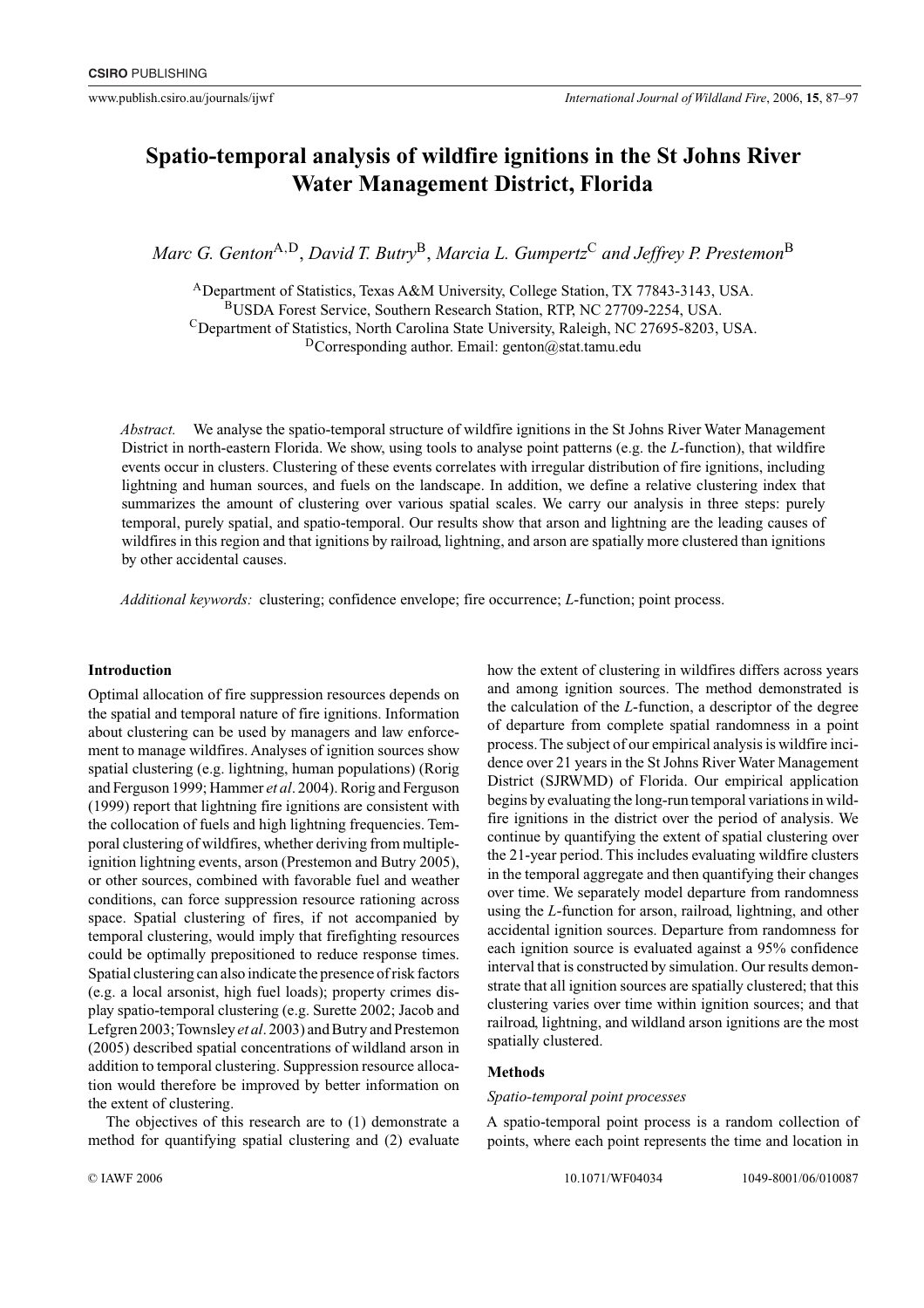space of an event. The realization of a spatio-temporal point process is called a spatio-temporal point pattern. For example, an event could be the occurrence of a fire, a lightning strike, a volcanic eruption, an earthquake, the incidence of a disease, or the sighting of a certain species. In our study, the point pattern under investigation consists of wildfire ignitions in the SJRWMD in Florida; that is, 31 693 wildfires during the period 1981–2001.

Dissing and Verbyla (2003) analysed spatial patterns of lightning strikes in Alaska, but they did not use tools from spatio-temporal point processes. Podur *et al*. (2003) examined a spatial point pattern of wildfires caused by lightning in Ontario, Canada, where lightning fires account for 35% of ignitions and 85% of the area burned. Not surprisingly, they rejected the hypothesis that lightning ignitions are randomly distributed across space. They found that lightning fires 'arrive in spatial and temporal clusters that can strain the fire organization'. They also discussed reasons why lightning fires might be clustered. We extend this type of analysis by investigating whether all wildfire ignitions (by cause) occur randomly, in clusters, or in some regular pattern. In addition, we examine whether the spatial point pattern varies among the causes of the wildfire (lightning, arson, accidents, railroad), over time, or depends on wildfire size. In other words, we perform a spatio-temporal analysis of wildfire ignitions. To this aim, we define a simple relative clustering index (which is described below).

A typical data analysis sequence begins with a test for complete spatial randomness (CSR), followed by an attempt to model any lack of spatial randomness. Nearest-neighbor distances provide an objective method for looking at small-scale interactions between wildfires. The empirical distribution function of the point-to-point nearest-neighbor distances can be used for a comparison to a CSR process. If there is clustering in the data, then we would expect to see an excess of short-distance neighbors. If there is regularity in the data, then there will be an excess of long-distance neighbors. In our case, the empirical distribution function of the point-to-point nearest neighbor distances reveals an excess of short-distance neighbors (mostly between 0 and 1 km), thus indicating clustering of the fire locations.

An alternative approach to the one above consists in overlaying a grid on the spatial region, then comparing the distance from the resulting grid nodes to their nearest neighbors (wildfires). The empirical distribution function of these node-to-point nearest-neighbor distances has an interpretation that is opposite to that above. An excess of long-distance values is interpreted as clustering. In our case, the empirical distribution function of the node-to-point nearest-neighbor distances reveals an excess of long distances (mostly between 1 and 120 km), thus again indicating clustering of the fire locations.

Two popular tools to describe departures from CSR are the *K*-function proposed by Ripley (1976) and the *L*-function.

They are both used to describe how the interaction or spatial dependence between events varies through space (or time). The *K*-function  $K(h)$  at distance *h* is defined by:

$$
K(h) = E(\text{Number of events within distance } h \text{ of an arbitrary event})/\lambda,
$$

where *h* is positive and *E* denotes the mathematical expectation. The quantity  $\lambda$  is the intensity of the point process (the mean number of events per unit area). Intuitively, the *K*-function describes the expected number of events, relative to *λ*, in a disc of radius *h* centered at an arbitrary event. One advantage of the *K*-function is that its theoretical values are known for several useful models of spatial point processes. In particular, for a CSR process (i.e. a process with no spatial dependence), the *K*-function is simply  $K(h) = \pi h^2$ , the area of a disc of radius *h*. Ripley's *K*-function estimator, which includes an adjustment for edge effects, can be compared to the one expected for a CSR process. If the CSR hypothesis is rejected, then there must be a tendency towards either clustering or regularity, or the intensity of the process *λ*, i.e. the number of events per unit area, must not be constant across the region.

The *L*-function is defined as:

$$
L(h) = \sqrt{K(h)/\pi}.
$$

Under CSR, *L*(*h*) is equal to *h*. Thus it is particularly simple to detect clustering by graphing *L*(*h*) against the distance *h*. When the events are clustered, *L*(*h*) lies above the 45 degree line at short distances. As an example of how to interpret the *L*-function, consider a case where the value of the *L*-function at  $h = 10$  m is  $L(10) = 15$ . This says that, starting at an arbitrary fire, the number of fires within 10 m is equal to the number that would be expected within 15 m if the fires were spatially random and if the frequency of wildfires were constant in all areas of the region under study. We used the statistical software *R* (R Development Core Team 2004) and functions in the spatial point processes library *spatstat* (Baddeley and Turner 2005) to compute the empirical *L*-function. Note that most software can compute the *K*- and *L*-functions only for rectangular regions, which if used improperly gives very misleading results. The spatial point processes package *spatstat* allows the user to provide the actual boundaries for an irregularly shaped window of observation and computes the *L*-function over that window. We also make use of the special command *Kest.fft* in order to compute the *K*-function for our large datasets based on the Fast Fourier Transform.

One feature of the *L*-function is that it depends on the distance *h*, and therefore tells us the spatial scales at which clustering occurs. In addition to this information, a unique summary value that represents the information contained in the *L*-function across spatial scales is desirable. We therefore define a clustering index (*CI*) by the area located between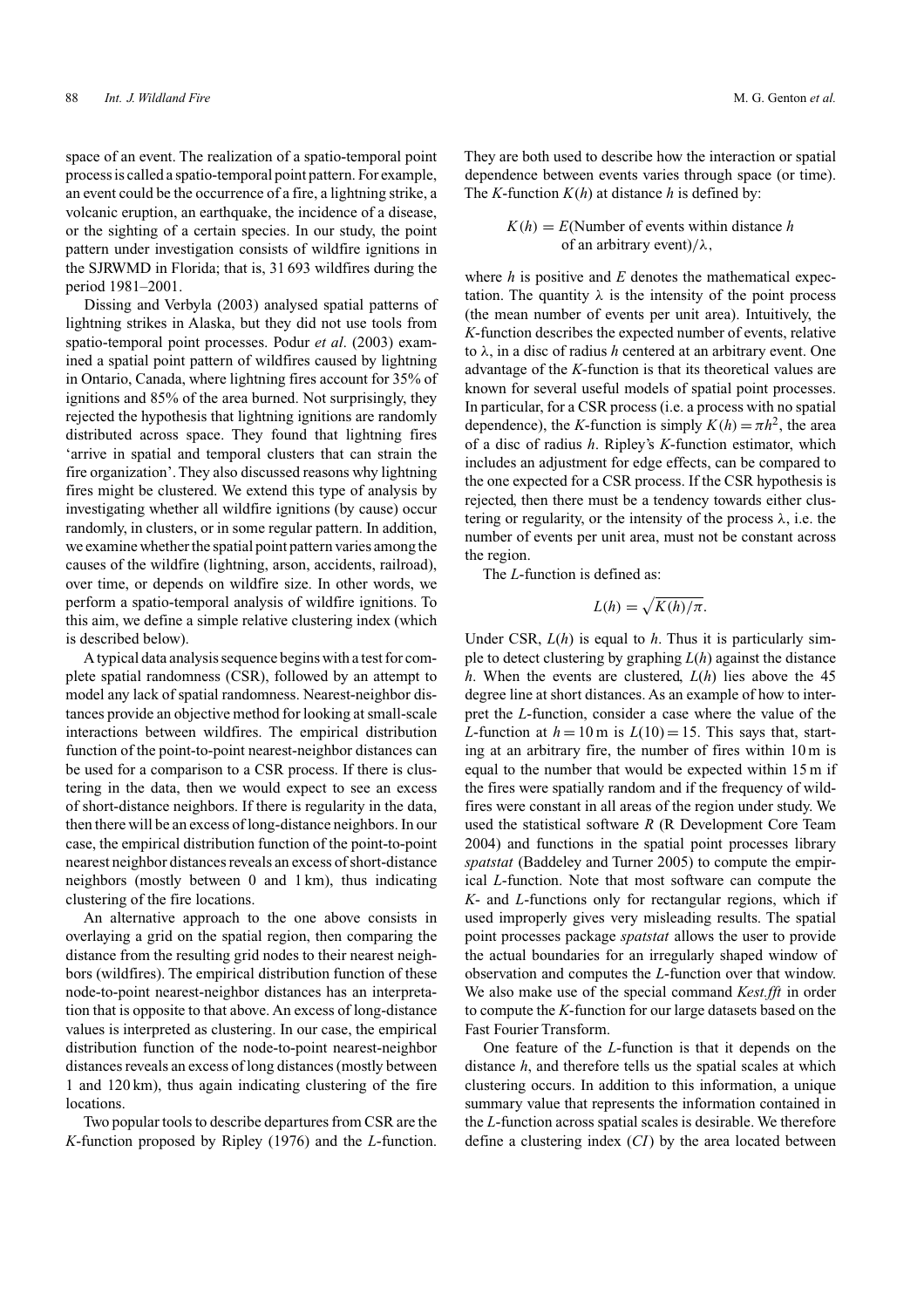the estimated *L*-function from data and the one expected for a CSR process (i.e. the sum of *L*(*h*)–*h*) over the possible distances *h*. Because our interest lies in understanding how this clustering index changes over time, we further define a relative clustering index, *RCI*, as the clustering index minus its average over time, which is then normalized by the average clustering index over time. In other words, *RCI* will represent departures (positive or negative) from the average clustering index over time. The normalization makes *RCI* easier to compare in various settings, for example, if we want to study the clustering of wildfire ignitions resulting from different causes.

It seems reasonable to assume that fuel (in aggregate–land cover) and heat (ignition source) are not homogeneous across a landscape; thus we expect to find a non-CSR spatial point process for wildfire ignitions. Fuel and heat sources may vary over time as well as spatially, so we perform three analyses: purely temporal, purely spatial, and spatio-temporal.

# **Data sources and background information**

The SJRWMD comprises all or portions of 18 north-eastern Florida counties and its size is  $\sim$ 31 681 km<sup>2</sup>. Figure 1 depicts a map of the SJRWMD with rivers, lakes, county boundary lines, and five major cities: Jacksonville, St Augustine, Gainesville, Daytona Beach, and Orlando.The St Johns River runs north–south from Jacksonville to about half-way down the center of the SJRWMD. In the middle of the SJRWMD is Ocala National Forest (federal lands are excluded from this analysis due to data constraints). Each year the SJRWMD experiences on average 340 lightning wildfires, 445 arson (incendiary) wildfires, and 724 accidental wildfires. Accidental ignitions include those wildfires caused from campfires, cigarettes, debris burning, equipment, railroad, and children (children-caused fires deemed non-incendiary). It also includes 139 miscellaneous wildfires and 158 causeunknown wildfires. These 1509 ignitions constitute 50 857 acres of wildfire each year on average (from 1981 to 2001). Understanding the spatio-temporal structure of wildfire incidence is important because of the potentially large economic impacts; see Butry *et al*. (2001) for an analysis of the cost of catastrophic wildfires.

The datasets used include (1) wildfire records from 1981 to 2001 and (2) an Arc/Info geographical information system (GIS) coverage of the Public Land Survey (depicting the location and boundaries of all cadastral sections within Florida). Note that the spatial scale is at the section level  $(1 \text{ section} = 2.59 \text{ km}^2 = 1 \text{ mile}^2)$ , whereas previous studies have used data at a broader, county level scale (e.g. Prestemon *et al*. 2002).

The Florida Division of Forestry provided data concerning all wildfires generated on private and state-owned lands over the calendar year period of 1981–2001. The wildfire data used for this analysis consists of wildfire ignition date, location of ignition (township, range, and cadastral

Daytona Beach St Augustine Jacksonville **Gainesville** Orlando

**Fig. 1.** Map of the St Johns River Water Management District with rivers, lakes, county boundary lines, and five major cities.

section), and size (in acres), fuel type (palmetto–gallberry, pine, swamp, hardwood, grass, muck, other), and cause (lightning, arson, campfire, equipment, railroad, children, miscellaneous, unknown, debris burning, cigarettes). For the SJRWMD, there were 31 693 ignition points located by township, range, and cadastral section. The county of Volusia, which contains Daytona Beach, experienced 4250 fire ignitions and a total of 249 838 acres of land burned, the largest numbers among all counties in SJRWMD during 1981–2001. The county of Duval, which contains Jacksonville, experienced 2905 ignitions, the next largest number. The county of Brevard, in the south of SJRWMD, reported 173 789 acres of land burned, the next largest after Volusia. Figure 2 presents a histogram of the logarithm (in base 10) of wildfire sizes (area burned in acres) in SJRWMD during 1981–2001. The logarithm transformation was used because the distribution of wildfire sizes is very skewed. Indeed, note the large number of very small fires, as well as a few very large fires.

The Florida Division of Forestry also provided a GIS coverage of the Public Land Survey, which maps all township, range, and cadastral sections in Florida. However, upon further inspection, the coverage was found to be missing sections listed in the wildfire record. These missing sections contain a relatively small number of the wildfire ignitions, but are the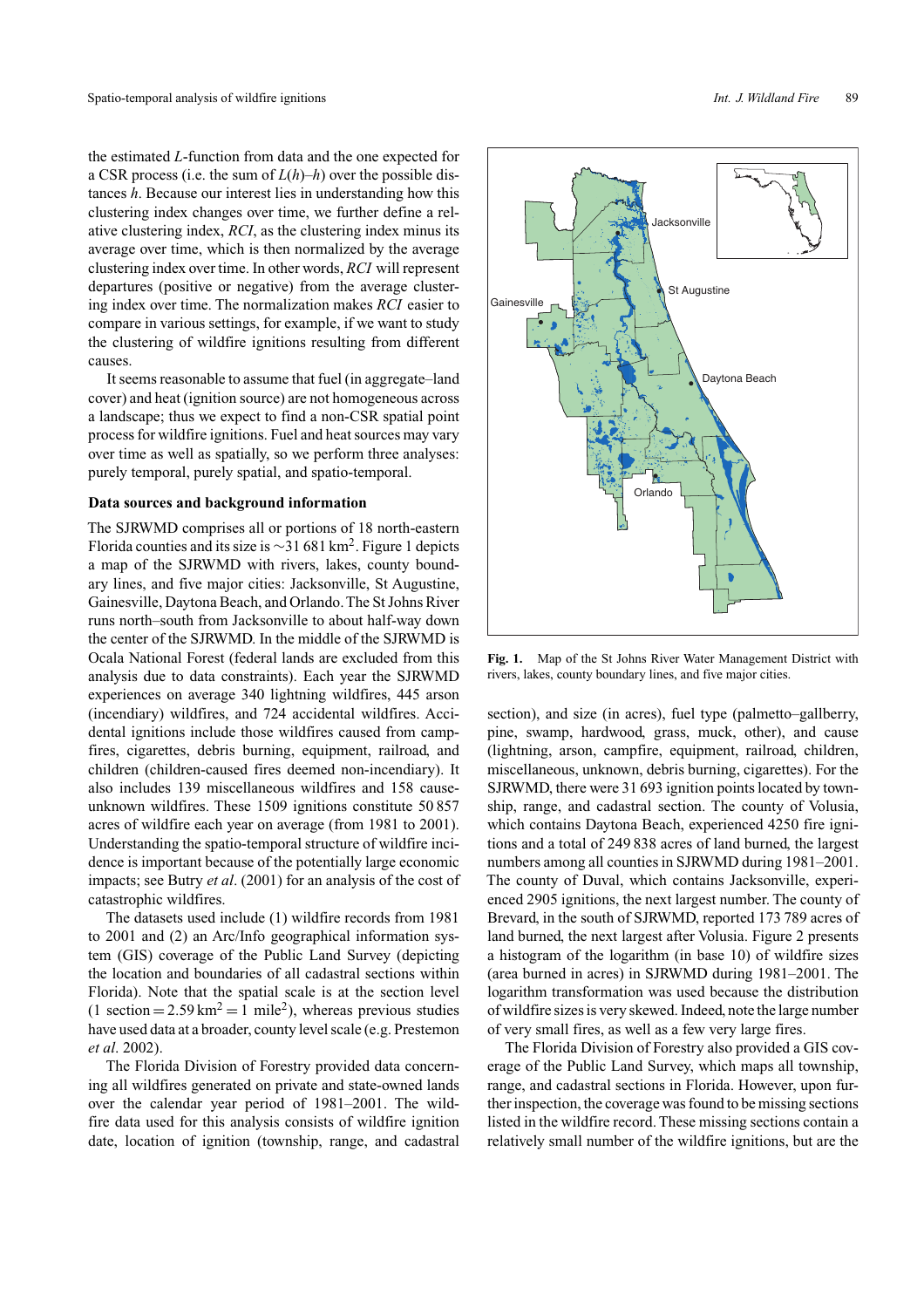

**Fig. 2.** Histogram of the logarithm (in base 10) of wildfire sizes (area burned in acres) in St Johns River Water Management District during 1981–2001. Note the large number of very small fires, as well as a few very large fires.

location of roughly 37% of the wildfire area burned. A new Arc/Info GIS coverage was created to identify and include these missing sections (a Florida-wide Public Land Survey System coverage was created from county level data compiled by the Florida Geographic Data Library). The new coverage is able to account (correctly locate) for 98% of the wildfire ignitions and acres burned, meaning that 98% of the wildfires (those recorded by the Florida Division of Forestry) have a location that can be identified in the GIS. It also happens that these wildfire ignitions account for 98% of the total area burned.

In the present study we analyse the spatio-temporal structure of wildfire ignitions in the SJRWMD. In particular, we show that wildfire events occur in clusters using tools to analyse point patterns, e.g. the *L*-function. The occurrence of clustering indicates spatial dependence or interaction, which can be exploited to develop better models of fire size and incidence; see, for example, Butry *et al*. (2004). Models for wildfire incidence and size used by researchers and resource managers can take quite different forms, depending on the spatial and temporal scales of the data (Reinhardt *et al*. 2001). We analyse wildfire ignitions at a fairly fine spatial scale, the cadastral section of ignition, and on a continuous temporal scale, the actual date. This allows us to investigate the distances at which clustering of fires is evident or not evident. In the next section, we carry our analysis in three steps: purely temporal, purely spatial, and spatio-temporal. Our results show that arson and lightning are the leading causes of wildfires in this region, and that ignitions by railroad, lightning, and arson are spatially more clustered than ignitions by other accidental causes.

#### **Analysis and results**

#### *Long-run temporal analysis*

In this section we analyse wildfire ignitions in a purely temporal context over the time period 1981–2001. Arson and



**Fig. 3.** Temporal evolution of the number of wildfires ignitions for arson causes (*a*) and for lightning causes (*b*) during the period 1981–2001 in the St Johns River Water Management District.

lightning ignitions are the leading causes of wildfire over this period, so for this reason we investigate in detail the temporal structure of wildfires caused by arson and lightning. Graphing ignitions as a function of time in the SJRWMD for arson causes (Fig. 3*a*) and for lightning causes (Fig. 3*b*), we observe that 1981 had the largest number of wildfires (around 1250 fires due to arson, 800 due to lightning, and around 4000 total). The SJRWMD averages a total of ∼1500 wildfires annually. It is worth noting that many of these wildfires are small (less than 1000 acres) (Fig. 2) and that the temporal pattern of large wildfires (more than 1000 acres) is often different; see Butry *et al*. (2004) for details. We also find recent years exhibiting elevated number of lightning ignitions. In both cases, there seems to be an irregular pattern. But we notice that years with a small number of fires are followed by years with a large number of fires (Fig. 3).

A study of the temporal evolution of the area burned by wildfires (in acres) during 1981–2001 caused by arson and by lightning reveals that the largest individual arson fires are ∼11 000 acres, whereas the largest individual lightning caused fires are ∼60 000 acres. It is also interesting to note that 1998 was a very exceptional year during which lightning caused several very large wildfires (over a 6-week period in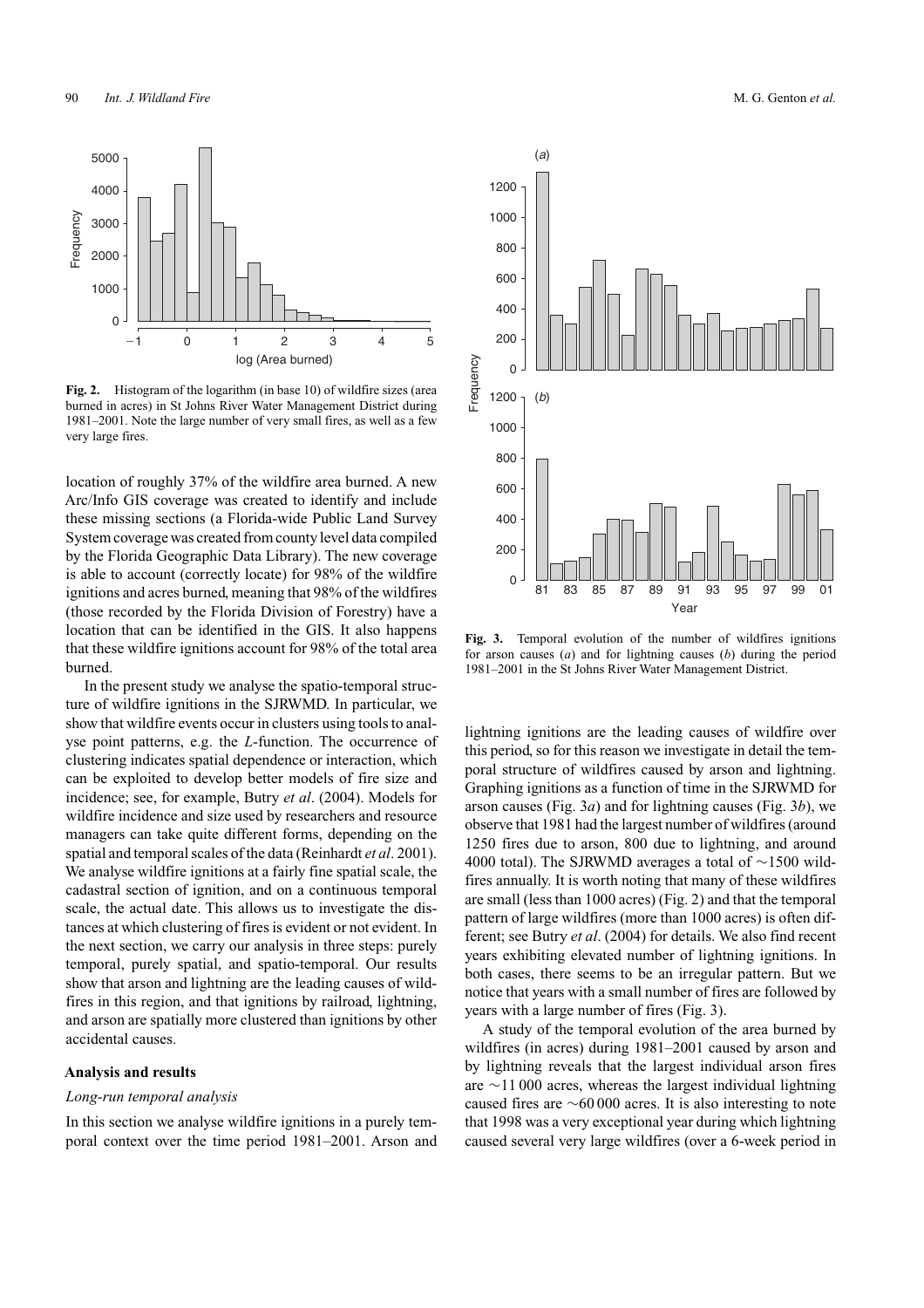the summer of 1998, ∼500 000 acres burned in the SJRWMD, primarily from lightning-caused fires). We get some further insight about the temporal distribution of the area burned by wildfires by computing the mean area burned of the wildfires, as well as the median and the 90% quantile of area burned, as a function of time (years). Because the median curve is below the mean curve over time, we conclude that the annual distribution is skewed to the right and that there are many more small fires than large fires.

#### *Spatial analysis*

In this section, we analyse the wildfires in a purely spatial context. If we draw a map of the locations of all the wildfires in SJRWMD during 1981–2001, each point may represent several fires because the data are collected at the section level. A more informative map is obtained by hexagonal binning. It is a grouping and reduction method typically employed on large datasets to clarify the spatial structure. It can be thought of as partitioning a scatter plot into larger units to reduce dimensionality, while maintaining a measure of data density. The groups or bins are used to make hexagon mosaic maps colored or sized according to density. Rectangular or square grids are often used in this context for image-processing applications, but hexagons are preferable for visual appeal and representation accuracy. Figure 4 describes a map of wildfire counts for the period 1981–2001, obtained by hexagonal binning. The size of a hexagon is proportional to the number of wildfires that occurred in a region of ∼6 km in diameter. Note the higher concentrations of wildfires along the eastern coast and in the north-western region of the map. Also, we can detect higher concentrations of wildfires around the major cities depicted in Fig. 1, with the exception of Orlando. The causes of these wildfires are investigated below.

Next, we investigate the spatial locations of wildfire ignitions for different years. Figure 5 depicts a map of wildfire counts for 1981, 1985, 1988, and 1997, obtained by hexagonal binning.Those 4 years are representative of different amounts of clustering. For instance, 1981 and 1988 exhibit important clustering, whereas 1997 seems much weaker. Note that high amounts of clustering occur in different spatial regions across those 4 years. Because the maps in Fig. 5 are also influenced by the total number of fires during a given year, we also compute the *L*-function for each of these years (Fig. 6). The solid line represents the theoretical *L*-function under CSR with dashed-line 95% confidence envelopes, whereas the dotted line represents the empirical *L*-function. As we can see, there is a clear departure from CSR towards clustering, the strongest being in 1988. Note that the amount of clustering for a given year changes also as a function of distance.The cadastral sections are about 1 mile across (1.6 km). Even at this scale clustering is evident. This means that, taking any fire as a starting point, there are more fires within any specified distance than expected under complete spatial randomness. The



**Fig. 4.** Map of wildfire counts for the period 1981–2001 in the St Johns River Water Management District, obtained by hexagonal binning. The size of a hexagon is proportional to the number of wildfires that occurred in a region of about 6 km in diameter.

degree of clustering seems to increase with radius. The overall amount of clustering across the various distances for each year can be summarized by means of the clustering index. The corresponding relative clustering index is computed in the next section.

We also investigate the spatial locations of wildfire ignitions for different causes during the period 1981–2001. Figure 7 depicts a map of wildfire occurrence by cause: arson, lightning, accident, and railroad, obtained by hexagonal binning. All four wildfire causes indicate clustering in various amounts. High numbers of wildfires are caused by arson and by lightning, the latter occurring close to the sea coast. Evidently, there are more wildfires caused by accidents than by arson or lightning, because accident causes are pooled from several different causes. In particular, the railroad cause exhibits very strong clustering. This is to be expected as those fires have to occur in the neighborhood of railroad tracks in the SJRWMD. Fires caused by arson tend to be more clustered around major cities. The clustering of fires due to railroad and arson causes can be explained by the fact that human activities are clustered in space – that is, railroads are linear, multiple rail-sparking events may have a common cause, and arson fires may have a common firesetter with a limited spatial domain (Butry and Prestemon 2005; Prestemon and Butry 2005).

Note again that high amounts of clustering occur in different spatial regions across those four causes. The maps in Fig. 7 are also influenced by the total number of fires for a given cause, and thus we compute the *L*-function for each of them (Fig. 8). As we can see, there is a clear departure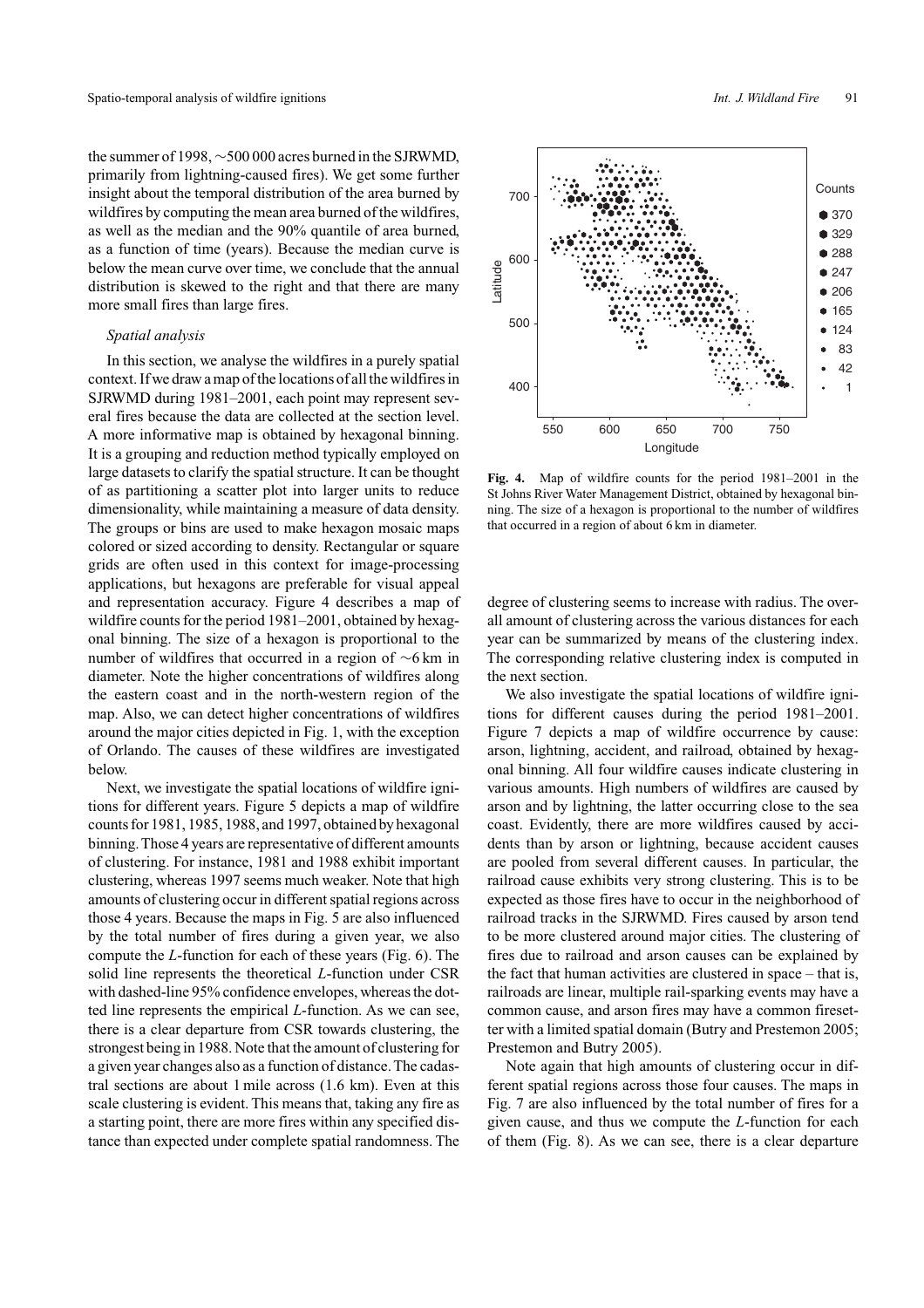

**Fig. 5.** Map of wildfire counts for the period 1981–2001 in the St Johns River Water Management District, obtained by hexagonal binning for different years: (*a*) 1981, (*b*) 1985, (*c*) 1988, and (*d*) 1997. The size of a hexagon is proportional to the number of wildfires that occurred in a region of about 6 km in diameter.

from CSR towards clustering, the strongest being for railroad causes. Here again, the amount of clustering for a given cause changes as a function of distance. The overall amount of clustering across the various distances for each cause can be summarized by means of the clustering index. The clustering indices for each fire cause are, in decreasing order of clustering:  $CI = 855$  for railroad;  $CI = 363$  for lightning;  $CI = 292$  for arson; and  $CI = 98$  for accident. The computations of those clustering indices are based on distances ranging from 0 to 50 km. The relative clustering index for arson, lightning, and accident (railroad belongs to this category) are computed and visualized in Fig. 9. We see that arson and lightning exhibit positive *RCI*, whereas accidental causes have a negative *RCI*. This means that, compared with the overall average amount of clustering, the ones for arson and lightning causes are above the mean, whereas the one for accidental causes is below. Arson fires could occur in spatial and temporal clusters due to exogenous factors such as the presence of an arsonist and their serial behavior or a copycat response by a number of arsonists in the vicinity of other arson-ignited fires (Butry and Prestemon 2005). The north-western part of the SJRWMD experiences far more than its share of arson fires, and there are clusters of arson fires near St Augustine and Gainesville.

Lightning-caused fires may be clustered in space because lightning strikes are themselves clustered. In order to check this hypothesis, we consider data about wildfire ignitions caused by lightning in the SJRWMD region during June– July 1998, as well as data about strong lightning (defined here as lightning with high positive polarity) strike locations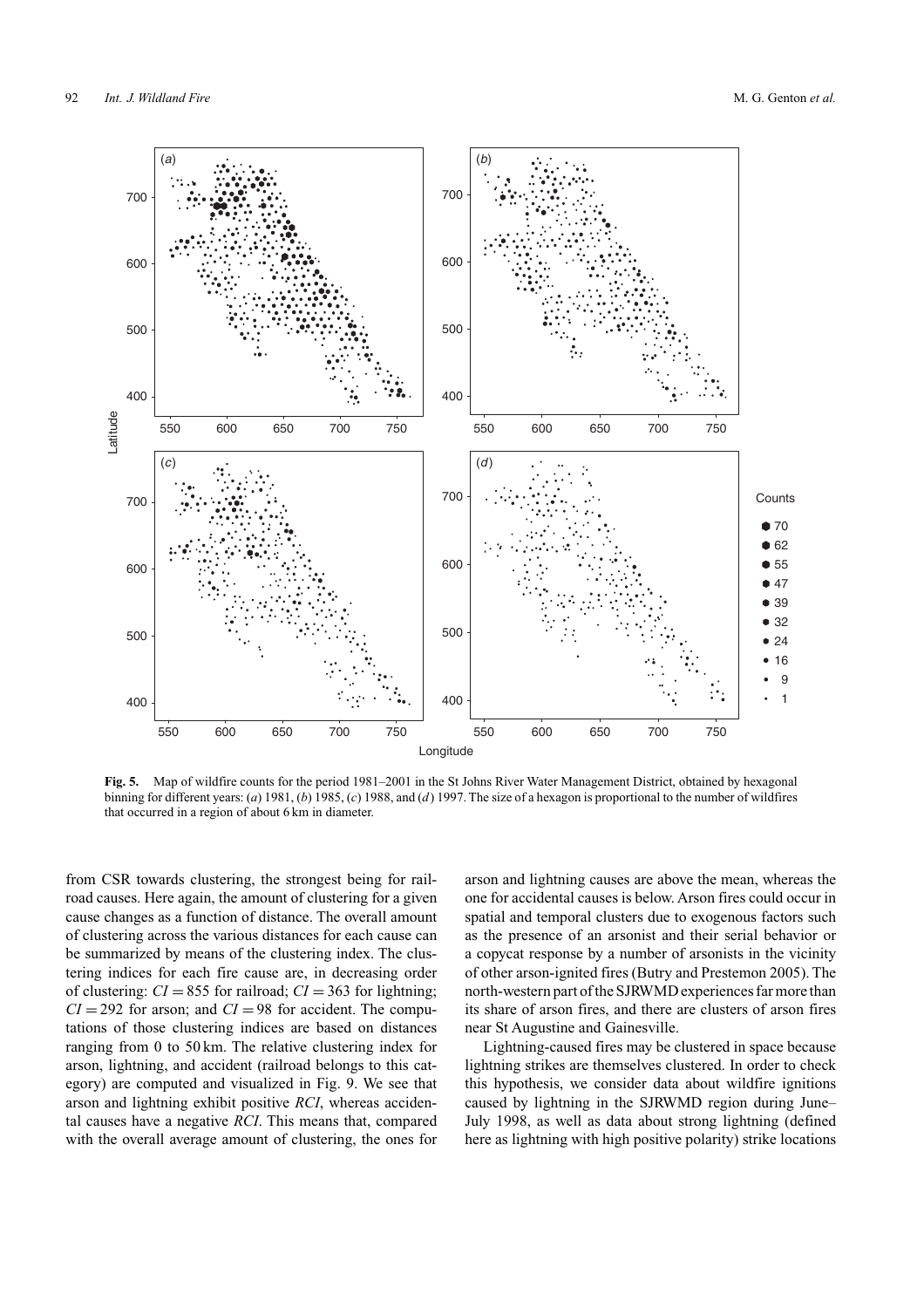

**Fig. 6.** The empirical *L*-function (dotted line) and theoretical *L*-function under CSR (solid line) as a function of distance (in km) for wildfire ignitions in the St Johns River Water Management District, computed for four different years: (*a*) 1981, (*b*) 1985, (*c*) 1988, and (*d*) 1997. Confidence envelopes (95%) for the theoretical *L*-function under complete spatial randomness (CSR) are shown with dashed lines. All four plots indicate a clear departure from CSR towards clustering.

in that region during the same period. The lightning strike data were obtained from WeatherBank (Edmond, OK, USA) and were collected through the National Lightning Detection Network. It is believed that high positive polarity and wildfire ignitions are related; see, for example, Fuquay (1980, 1982). A map of these data is presented in Fig. 10. The corresponding empirical *L*-function (dotted line) and theoretical *L*-function under CSR (solid line) as a function of distance (in km) are depicted in Fig. 10 as well. In these figures it appears that the strong lightning strikes are actually more highly clustered than the wildfire ignitions. Indeed, the clustering indices (computed within a range of 50 km) are  $CI = 544$  for strong lightning strike locations and  $CI = 323$ for wildfire ignitions caused by lightning. Particularly in the southern region of the SJRWMD there are areas with dramatic clusters of lightning strikes. Some of the cluster areas in the south-western part of the region did not have many lightning-caused wildfires. This may not be unreasonable as the fuel and landscape conditions must be right in order for a lightning strike to result in an ignition. For instance, Rorig and Ferguson (1999) report that lightning occurring outside the area of precipitation (also called 'dry' lightning) is the most common contributor to ignition. More puzzling are places in the northern and coastal areas of the SJRWMD that had lightning-caused wildfires but no strong lightning strikes. This may be an indication that the relationship between strong lightning and wildfire ignitions is weaker than suggested by Fuquay (1980, 1982), at least in some spatial regions.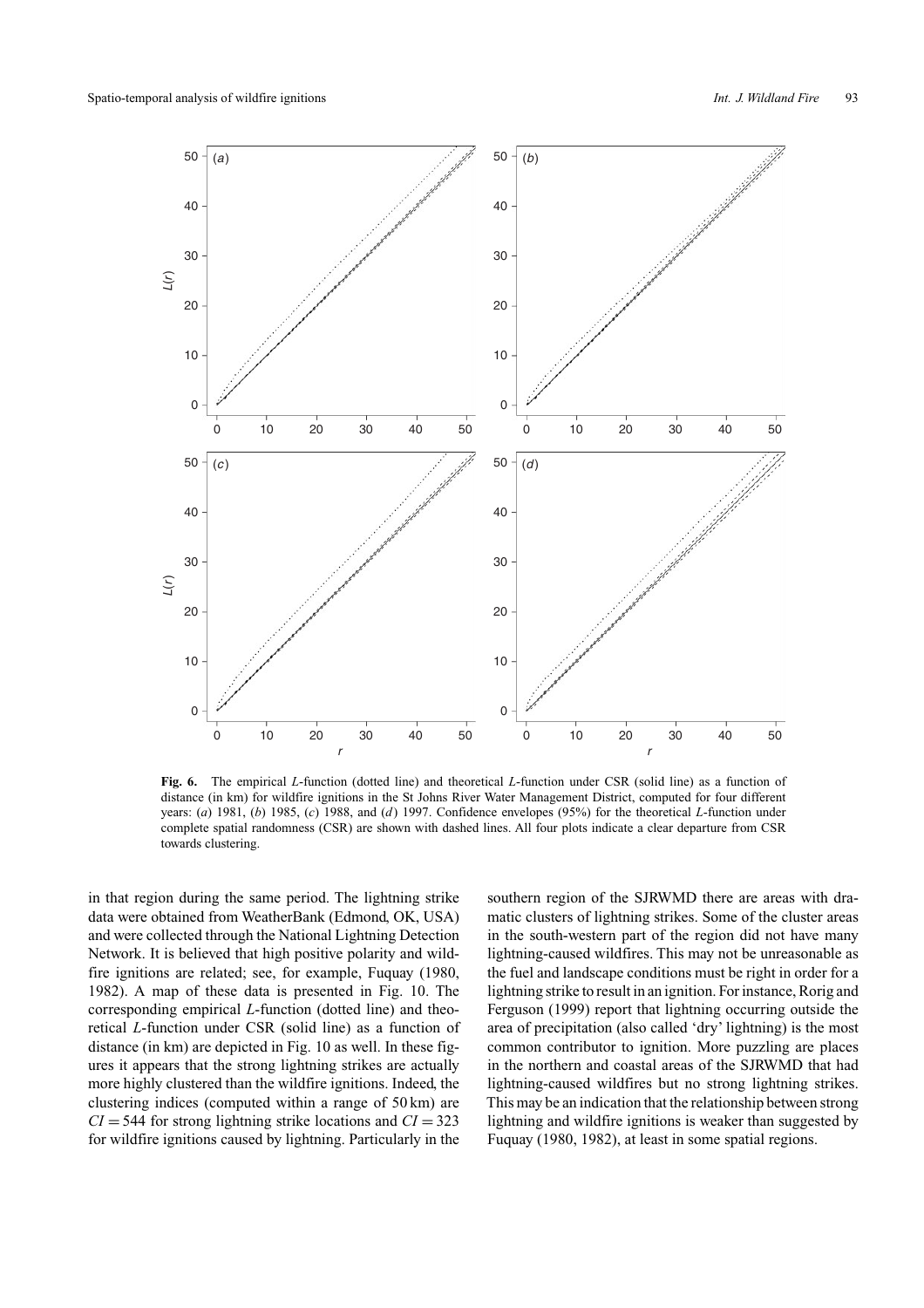

**Fig. 7.** Map of wildfire counts for the period 1981–2001 in the St Johns River Water Management District, obtained by hexagonal binning for different causes of wildfire ignitions: (*a*) arson, (*b*) lightning, (*c*) accident, and (*d*) railroad. The size of a hexagon is proportional to the number of wildfires that occurred in a region of about 6 km in diameter.

#### *Spatio-temporal analysis*

In this section, we analyse wildfire ignitions in a spatiotemporal context; that is, we want to see how spatial features/clusters of the locations of the wildfires in SJRWMD evolved over time from 1981 to 2001. Figure 4 depicted the hexagonal binning of the locations of all wildfires during 1981–2001. Figure 5, on the other hand, depicts the hexagonal binning of the locations of wildfires for 4 years separately. We see that 1981 has a lot of large clusters of wildfires, and that the spatial structure of those clusters changed over time. In particular, notice the higher concentrations of wildfires along the eastern coast and in the north-western region of the map. These remarks are also supported by plots of the evolution of the *L*-function over time in Fig. 6, again indicating clustering.

In order to better understand the evolution of the spatial clustering of wildfires due to different causes over time, we compute the relative clustering index for each year of the period 1981–2001, and for the ignitions caused by arson, lightning, and accidents separately. We plot the time series of *RCI* values for: arson cause (Fig. 11*a*), lightning cause (Fig. 11*b*), accident cause (Fig. 11*c*), and for all causes together (Fig. 11*d*). It is interesting to note that positive *RCI* values seem to be followed by negative *RCI* values. This means that, after a series of years where the clustering of wildfires ignitions is above average, there is typically a series of years where the clustering is below average. This pattern is especially visible for lightning causes. Also interesting is the fact that, for accident causes of fire, it appears that the *RCI* values are positive in recent years.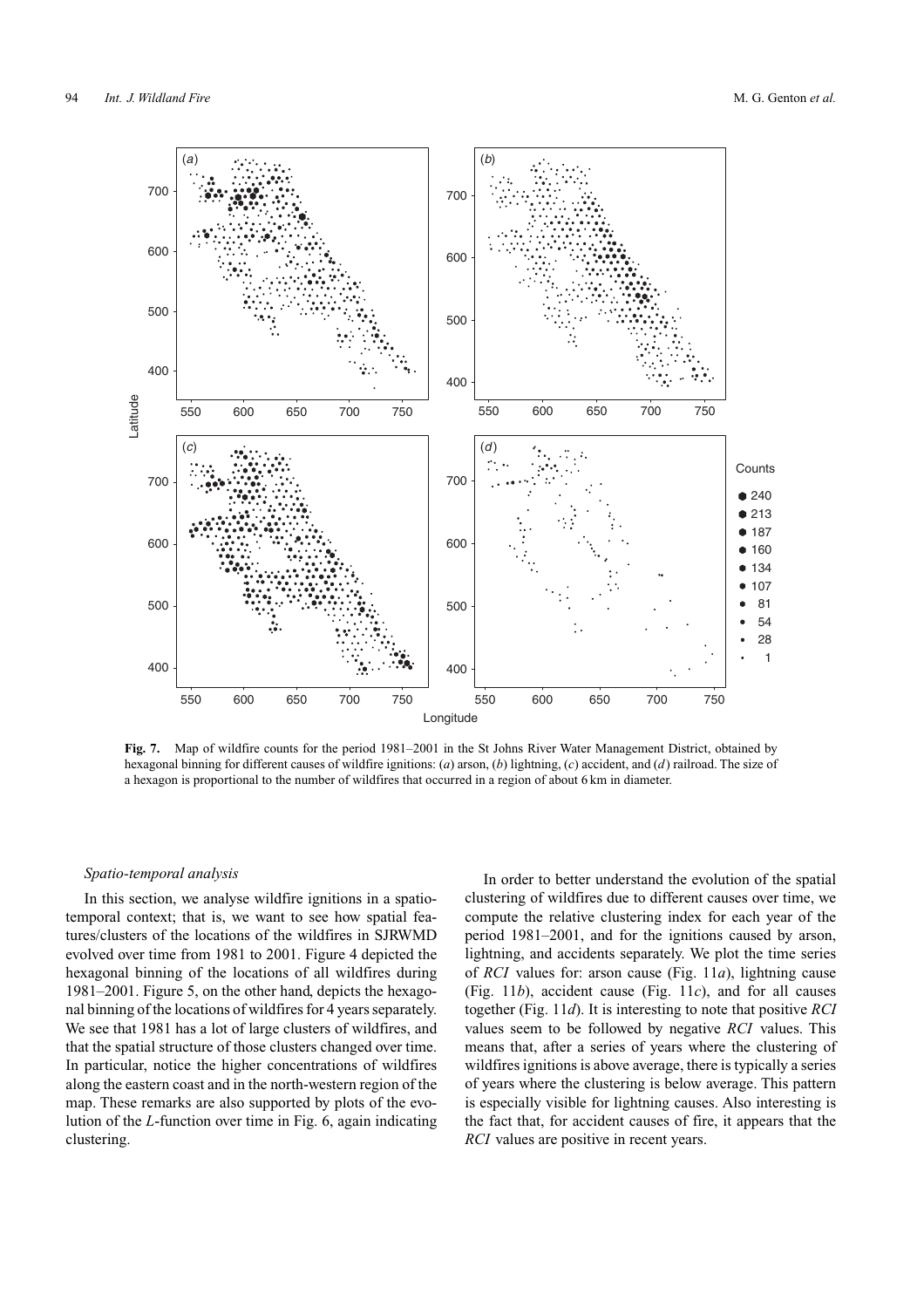

**Fig. 8.** The empirical *L*-function (dotted line) and theoretical *L*-function under CSR (solid line) as a function of distance (in km) for wildfire ignitions in the St Johns River Water Management District, computed for the period 1981–2001 for different causes of ignitions: (*a*) arson, (*b*) lightning, (*c*) accident, and (*d*) railroad; 95% confidence envelopes are shown as dashed lines. All four plots indicate a clear departure from complete spatial randomness towards clustering.



**Fig. 9.** Relative clustering index for wildfire ignitions during the period 1981–2001 in the St Johns River Water Management District for three different causes: arson, lightning, and accident.

# **Summary**

In this paper, we have analysed the spatio-temporal structure of wildfire ignitions in the St Johns River Water Management District in Florida. We have used the *L*-function, a popular tool for the analysis of point patterns, and defined a relative clustering index that summarizes the amount of clustering over various spatial scales. We found that wildfire events tend to occur in clusters, at all spatial scales examined, and have analysed the structure of the clustering from purely temporal or spatial points of view, as well as in a spatio-temporal context.

If the intensity  $\lambda$  of the point process varies over the region, e.g. if there is some sort of spatial trend in the frequency of events, the point pattern is called 'inhomogeneous'. An *L*-function that deviates from CSR can indicate that events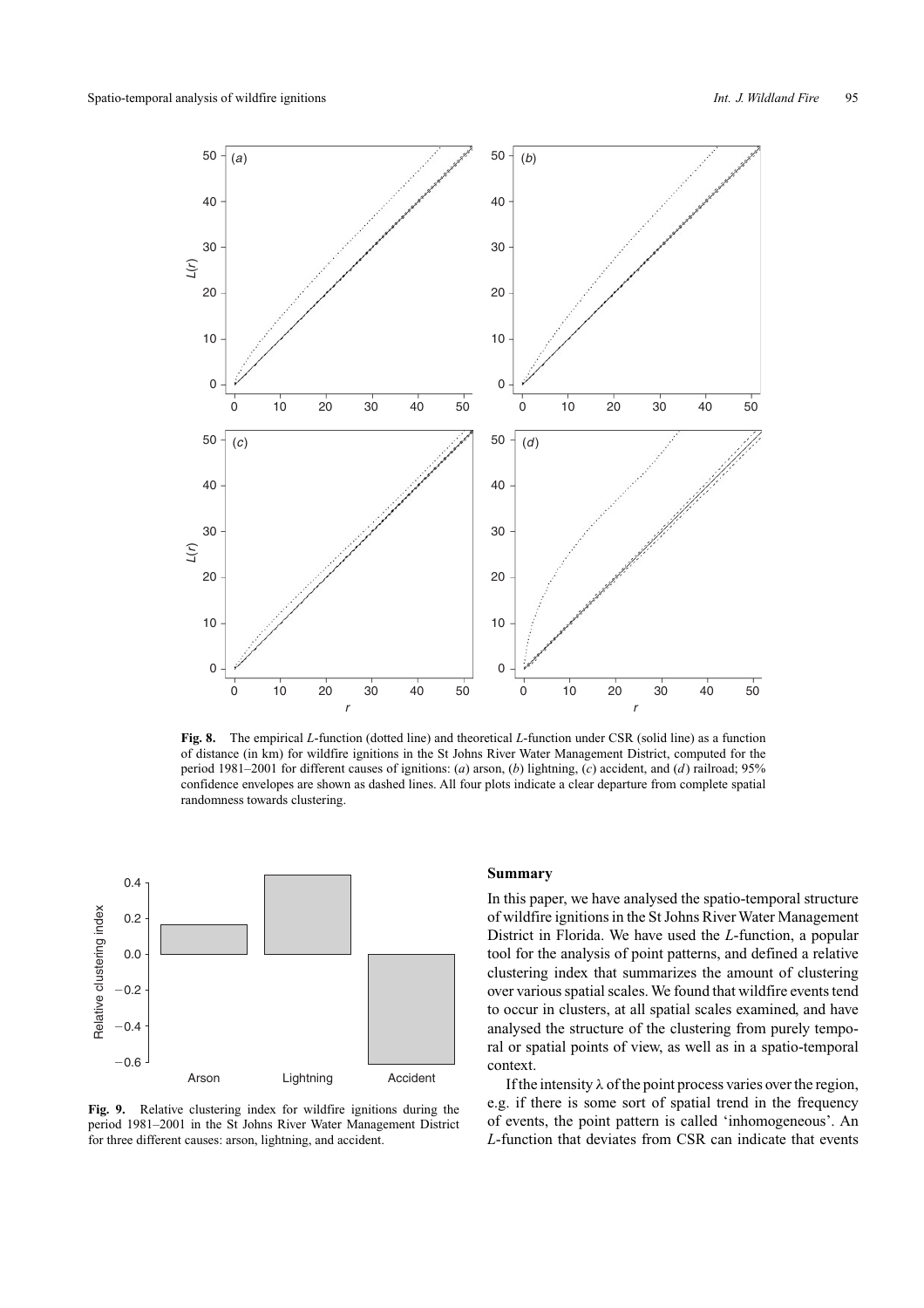

**Fig. 10.** Map of wildfire ignitions caused by lightning (*a*) and map of strong lightning strike locations (*c*) in the St Johns River Water Management District during the period June–July 1998.The respective empirical *L*-function (dotted line) and theoretical *L*-function under CSR (solid line) as a function of distance (in km) are depicted in parts (*b*) and (*d*). In both cases, there is evidence of significant spatial clustering.

interact or have some effect on each other, but it can also indicate that there is a trend in the pattern of wildfire ignitions, say from east to west, or it can indicate that some covariates underlie the spatial patterns. If spatial interaction is present, inclusion of information about the fire history of nearby areas will be beneficial in statistical models of fire incidence and improve the predictive ability of such models. Since the clustering is evident at all spatial scales from ∼2 km on up, this result should hold for fire data aggregated over various spatial scales.

In addition, our study contains practical information for managers, law enforcement, and fire agencies. Our results have shown that arson and lightning are the leading causes of wildfires in the SJRWMD region and that ignitions by arson and railroad are spatially more clustered than ignitions by lightning or other accidental causes. Arson fires clustered mainly in the north-western corner of the SJR-WMD and near some of the major cities. Catastrophically large wildfires are relatively rare, but those that occurred were caused by lightning. Lightning fires occurred most frequently in the eastern part of the SJRWMD near the central coast.

#### **Acknowledgements**

We thank the editor, associate editor, and two referees for valuable comments that greatly improved this manuscript. This research was supported by a cooperative agreement No. 03-CA-11330143-080 from the Southern Research Station of the USDA Forest Service.



**Fig. 11.** Time series of relative clustering index values during the period 1981–2001 for wildfire ignitions in the St Johns River Water Management District for: (*a*) arson cause, (*b*) lightning cause, (*c*) accident cause, and (*d*) for all causes together.